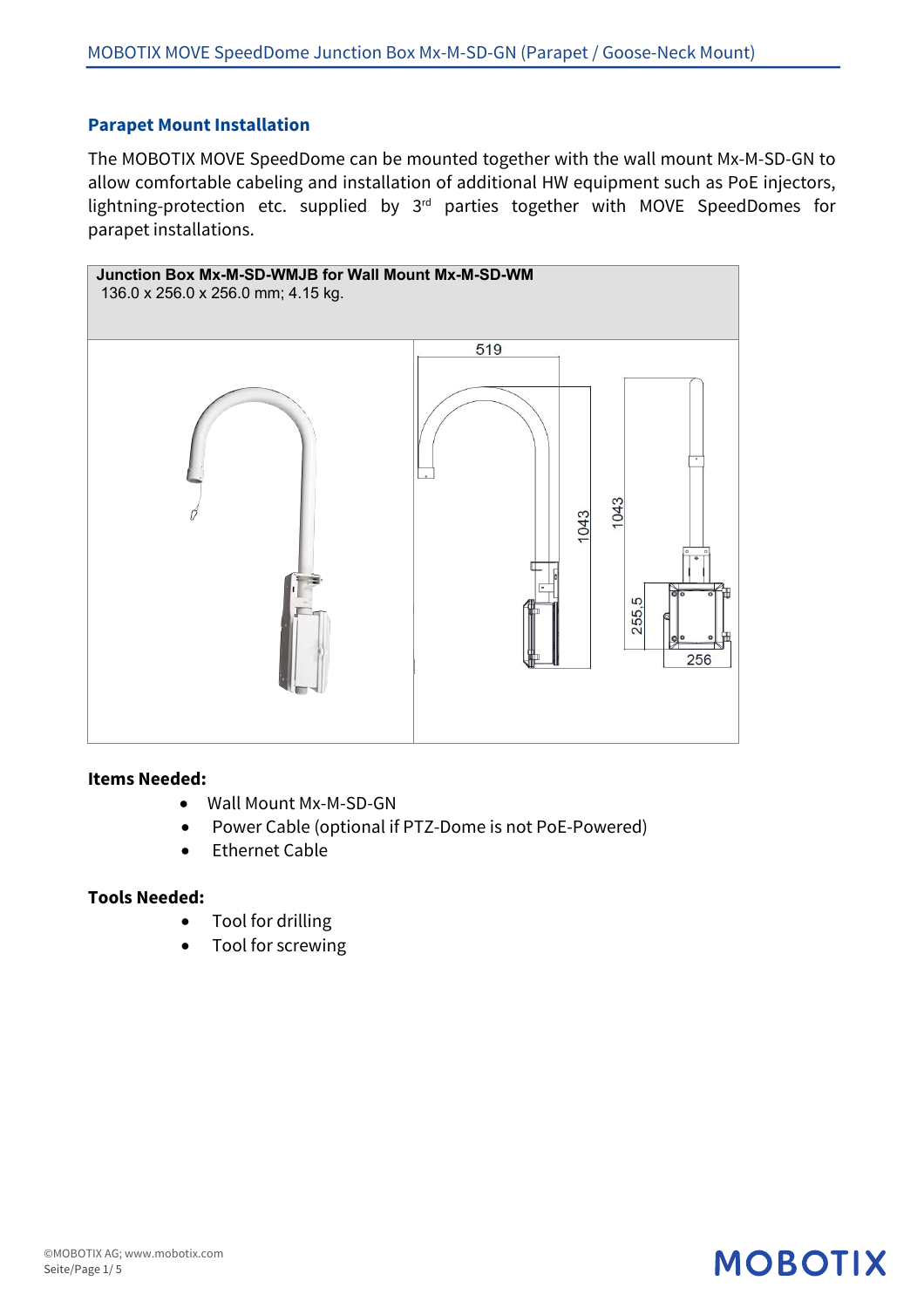Follow the steps to fix the wall mount junction box and assemble the Wall Mount MX-M-SD-WM.

### **STEP 1**

Drill a cable entry hole through the wall or equip a junction box side entry (top or bottom access) with mounted PG-Gland to recess the cables. Run the Ethernet cable and additional needed cabling such as power cable, alarm I/O or Audio I/O into the junction box.

### **Step 2**

Install additional HW equipment needed and ensure secure fixation and cable wiring to prevent from electric shortcut.

### **STEP 3**

Align the screw holes on the Wall mount installation plate with the drilled holes and fix the installation plate to the wall with minimum four suitable screws. Ensure firm fixation at wall to prevent mount from falling off.



### **STEP 4**

Attach 4 matching screws to the junction box, which can be hooked into the mounting plate holes marked in below figure:

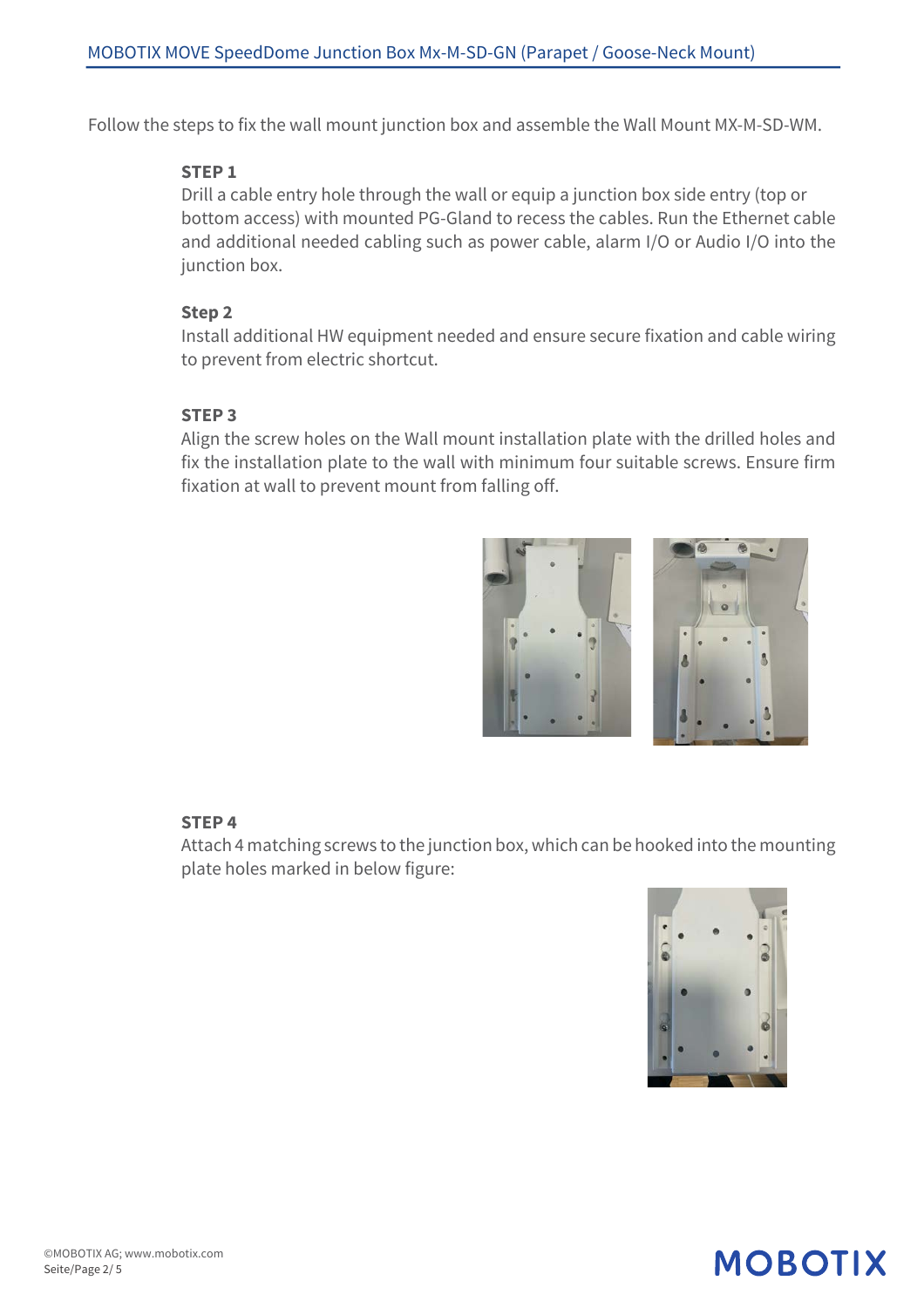#### **STEP 5**

Stabilize the construct by tightening the four marked screws below figure:



### **STEP 6**

Feed cabling through required junction box cable entries from field cabling and interconnect with optional integrated components 7 parts such as surge protection or others..)

### **STEP 7**

Assemble PG Gland at Junction-Box "Door" PG Gland entry and feed trough cabling (ethernet, Power, Alarm etc…)



NOTE: For the cable gland installation, please follow the steps below:

**Step (a):**

Pass the supplied thicker rubber ring through the cable gland

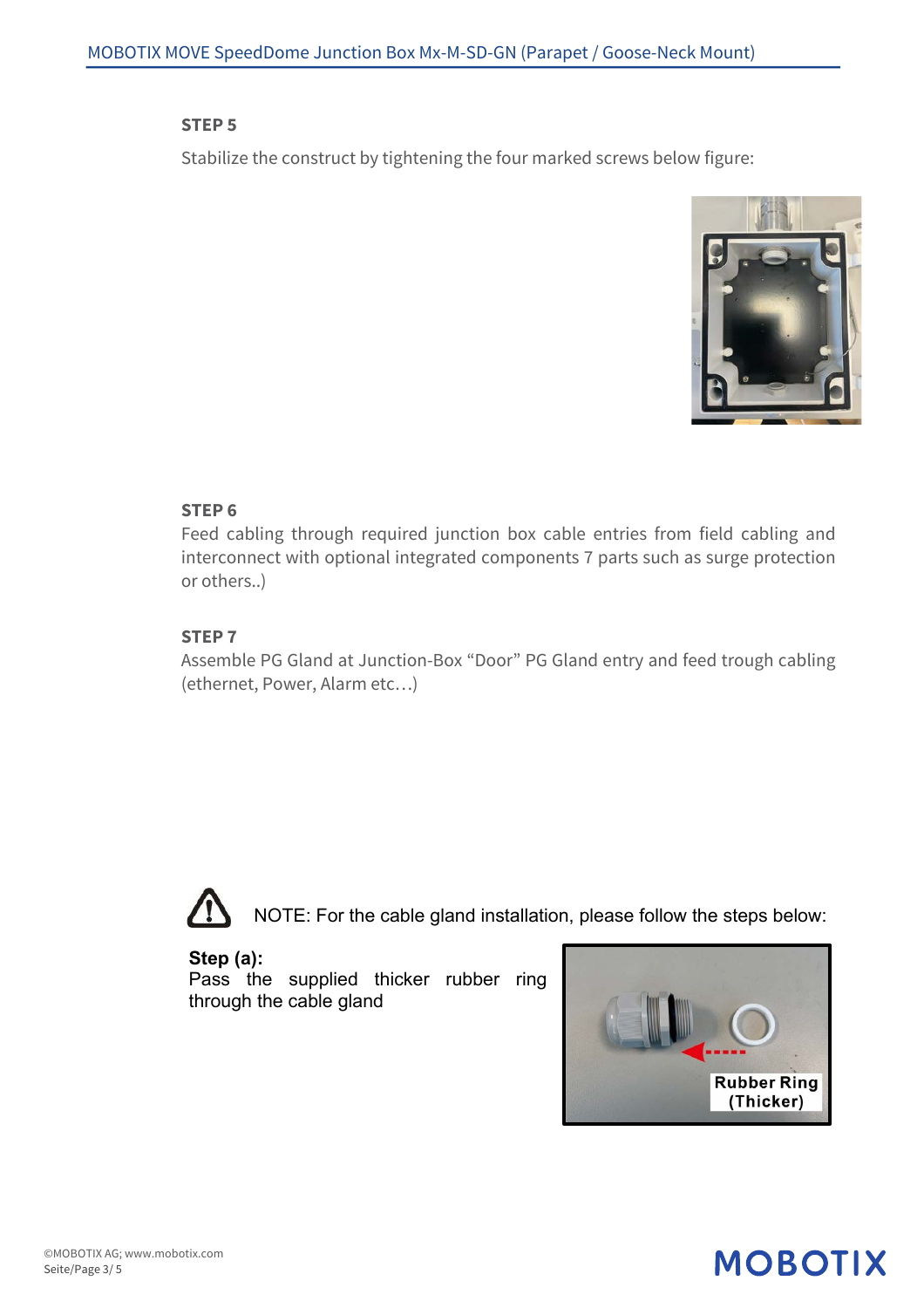### **Step (b):**

Loosen the thread-lock sealing nut from the cable gland body.



### **Step (c):**

Insert the required cables, e.g., Ethernet cable, to the thread-lock sealing nut and the cable gland body from the bottom.



### **Step (d):**

Twist the cable gland body a little bit back to the thread-lock sealing nut but not entirely tightened.



### **STEP 8**

Continue with assembling the SpeedDome Wallmount Mx-M-SD-GN.

### **STEP 9**

Put the Cabling through the top access and insert the cabling into the longer side of the gooseneck until the cable comes out of the opening on the short side.